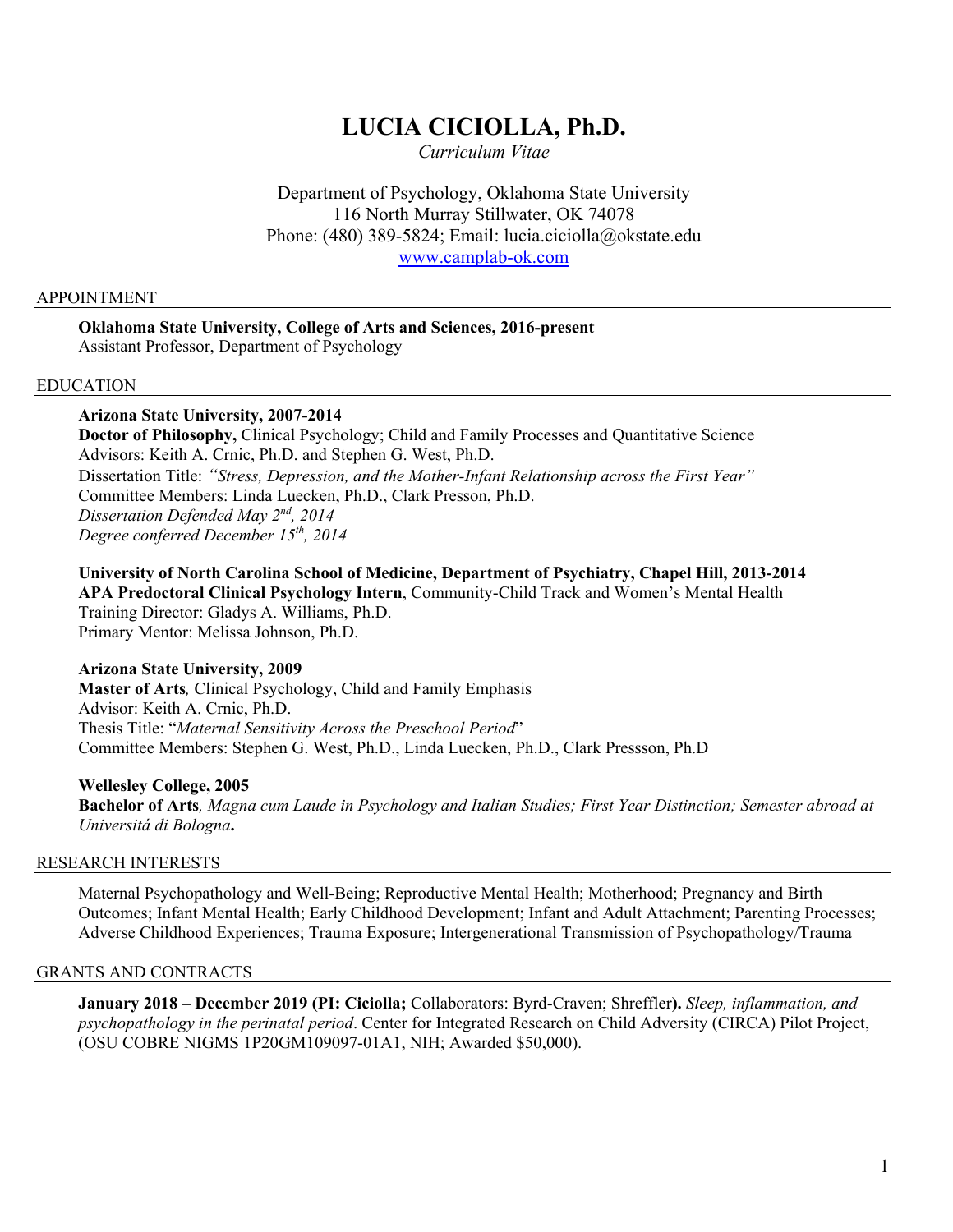**September 2017 – August 2018 (**PI: Byrd-Craven; Collaborators**: Ciciolla;** Kennison**).** *Fathers' contributions to mother-infant biosocial health*. Center for Integrated Research on Child Adversity (CIRCA) Pilot Project, (OSU COBRE NIGMS 1P20GM109097-01A1, NIH; Awarded \$50,000).

**August 2017 – June 2022 (**PI: Shreffler; Collaborators: Tiemeyer; **Ciciolla, 10% FTE).** *HATCH: Holistic assessment of Tulsa children's health.* National Institute of General Medical Sciences (NIGMS) RO1 as part of OSU COBRE 1 P20 GM 109097. Total award for R01: \$1.91M. Total award for P20: \$11.3M.

**January 2017 – June 2017 (PI: Ciciolla).** *Maternal Mental Illness Screening Tool Development*. OSU Center for Family Resilience, (Seed Funding for Community Engagement, Education/ Translation; and Research Projects; Awarded \$1,500).

**December 2010 – June 2013 (PI: Ciciolla, 50% FTE).** "Stress, depression, and the mother-infant relationship across the first year." National Research Service Award (F31, NIMH; Awarded \$80,148.)

#### PUBLICATIONS (*Note: \* graduate student author; \*\* undergraduate student author*)

- 1. **Ciciolla, L**. & Luthar, S.S. (2019). Invisible household labor and ramifications for adjustment: Mothers as captains of households. *Sex Roles published early online.* doi: 10.1007/s11199-018-1001-x
- 2. \*Spierling, T.N., **Ciciolla, L**., Tiemeyer, S., & Shreffler, K. (in press). Laying the groundwork for social and emotional development: Prenatal attachment, childbirth experiences, and neonatal attachment. In A.S. Morris & A.C. Williamson (Eds.), *Building Early Social and Emotional Relationships in Infants and Toddlers*. New York: Springer.
- 3. **Ciciolla, L.,** \*Armans, M., \*Addante, S., & \*Huffer, A. (in press). Racial disparities in pregnancy and birth outcomes. In H.E. Fitzgerald, D.J. Johnson, D.B. Qin, F.A. Villarruel, & Norder, J. (Eds.), *Handbook on children and prejudice: Integrating research, practice, and policy,* New York: Springer Press.
- 4. Wyatt, T., Shreffler, K., & **Ciciolla, L**. (2018). Neonatal intensive care unit admission and maternal postpartum depression. *Journal of Reproductive and Infant Psychology*, published early online. doi: 10.1080/02646838.2018.1548756
- 5. Hawkins, M.A.W., Vrany, E.A., Cyders, M.A., **Ciciolla, L.,** Wells, T.T., & Stewart, J.C. (2018). Association between depressive symptom clusters and food attentional bias. *Eating Behavior*, published early online. doi:10.1016/j.eatbeh.2018.07.002
- 6. **Ciciolla, L.**, \*Curlee, A.S., & Luthar, S.S. (2017). What women want: Employment preference and adjustment among well-educated mothers. *Journal of Family and Economic Issues, 38*(4), 494-513*.* doi: 10.1007/s10834- 017-9534-7
- 7. Luthar, S.S., \*Small, P.J., & **Ciciolla, L**. (2017). Adolescents from upper middle class communities: Substance misuse and addiction across early adulthood. *Development and Psychopathology, 30*(1), 315-335. doi: 10.1017/S0954579417000645
- 8. **Ciciolla, L.**, \*Curlee, A.S., Karageorge, J., & Luthar, S.S. (2017). When mothers and fathers are seen as disproportionately valuing achievements: Implications for adjustment among upper middle class youth. *Journal of Youth and Adolescence, 46,* 1057-1075. DOI: 10.1007/s10964-016-0596-x
- 9. Luthar, S.S., & **Ciciolla, L.** (2016). What it feels like to be a mother: Variations by children's developmental stages. *Developmental Psychology, 52*(1):143-54. DOI: 10.1037/dev0000062
- 10. Luthar, S.S., & **Ciciolla, L.** (2015). Who mothers Mommy? Factors that contribute to mothers' well-being. *Developmental Psychology, 51*(12), 1812-23. DOI: 10.1037/dev0000051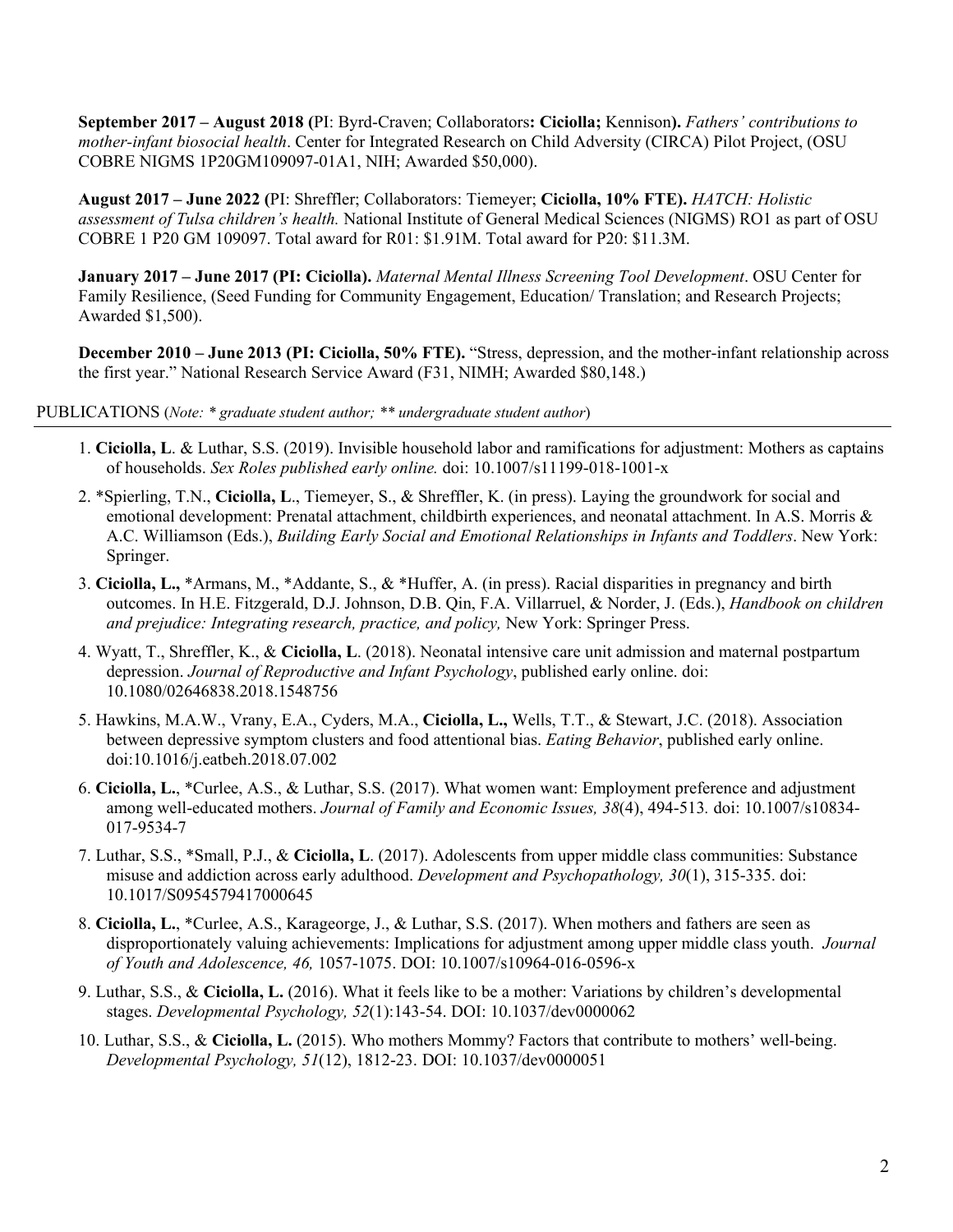- 11. **Ciciolla, L.**, Gerstein, E.D., & Crnic, K.A. (2014) Reciprocity among maternal distress, child behavior, and parenting: Transactional processes and early childhood risk. *Journal of Clinical Child & Adolescent Psychology, 43,* 751-764, DOI: 10.1080/15374416.2013.812038
- 12. Newland, R.P., **Ciciolla, L.,** & Crnic, K.A. (2014). Crossover effects among parental hostility and parent-child relationships during the preschool period. *Journal of Child and Family Studies, published online,* 1-15, DOI: 10.1007/s10826-014-0012-7
- 13. Jackson, C.L., **Ciciolla, L.,** Crnic, K.A., Luecken, L.J., Gonzales, N.A., & Coonrod, D.V. (2014). Intimate partner violence before and during pregnancy: Related demographic and psychosocial factors, and postpartum depressive symptoms among Mexican American Women. *Journal of Interpersonal Violence, published online,* 1-21, DOI: 10.1177/0886260514535262
- 14. **Ciciolla, L.**, Crnic, K.A., & West, S.G. (2013) Determinants of change in maternal sensitivity: Contributions of context, temperament, and developmental risk. *Parenting: Science and Practice, 13*, 178-195, DOI: 10.1080/15295192.2013.756354
- 15. **Ciciolla, L.**, Crnic, K.A., Davis, D., Lodgson, M, (2011). Emotional availability of mothers to children across the developmental period. In D. Davis & M. Lodgson (Eds.), *Maternal Sensitivity*. Nova Science Publishers, Inc.: Hauppauge, NY.
- 16. Plesa-Skwerer, D., Ammerman, E., André, M-C, **Ciciolla, L.**, Fine, A.B., & Tager-Flusberg, H. (2011). A multimeasure approach to investigating the social phenotype in Williams Syndrome. *Journal of Neurodevelopmental Disorders, 3,* 325-334*.* DOI:10.1007/s11689-011-9100-9
- 17. Plesa Skwerer, D., Borum, L., Verbailis, A., Schofield, C., Crawford, N., **Ciciolla, L**., & Tager-Flusberg, H. (2009). Autonomic responses to dynamic displays of facial expressions in adolescents and adults with Williams syndrome. *Social, Cognitive, and Affective Neuroscience, 4,* 93-100*.* DOI:10.1093/scan/nsn041
- 18. Wink, P., **Ciciolla, L**, Dillon, M., & Tracy, A. (2007). Religiousness, spiritual seeking, and personality: Findings from a longitudinal study. *Journal of Personality, 75*(5), 1051-1070. DOI:10.1111/j.1467-6494.2007.00466.x

#### MANUSCRIPTS UNDER REVIEW (*\*graduate student author; \*\* undergraduate student author*)

- 1. \*Cherry, K.E., Gerstein, E.D., & **Ciciolla, L.** (under review). Parenting stress and children's behavior: Transactional family models during Early Head Start. *Family Psychology.*
- 2. **Ciciolla, L.**, & Luthar, S.S. (under review). Psychopathology in young adult offspring: Longitudinal risks associated with maternal psychiatric disorders and dimensions of parenting. *Revise and Resubmit. Development and Psychopathology.*
- 3. **Ciciolla, L.**, \*Addante, S. \*Armans, M., & \*Erato, G. Infant Mortality. In J.B. Benson, S.P. Johnson, L.M. Oakes, C. Zeanah, C. Brownell, & H.E. Fitzgerald, *The encyclopedia of infant and early childhood development, 2nd Edition.*
- 4. \*Spierling, T.N., **Ciciolla, L**., & Shreffler, K. (under review). Transitioning to motherhood in the neonatal intensive care unit. *Sexual and Reproductive Healthcare.*
- 5. Shreffler, K.M., Tiemeyer, S., **Ciciolla, L**., & Croff, J. (under review). Improving prenatal attachment among women with unintended pregnancies. *Archives of Women's Mental Health.*

#### PAPER SYMPOSIA AND POSTER PRESENTATIONS (*\*graduate student author; \*\* undergraduate student author*)

1. \*Armans, M., \*Addante, S., & **Ciciolla, L.,** & Luthar, S.S. (October, 2018). *Global self-worth as a mechanism underlying the relationship between peer victimization and depressive symptoms among affluent adolescents.* Poster presented at 2018 National Conference in Clinical Child and Adolescent Psychology, Lawrence, KS.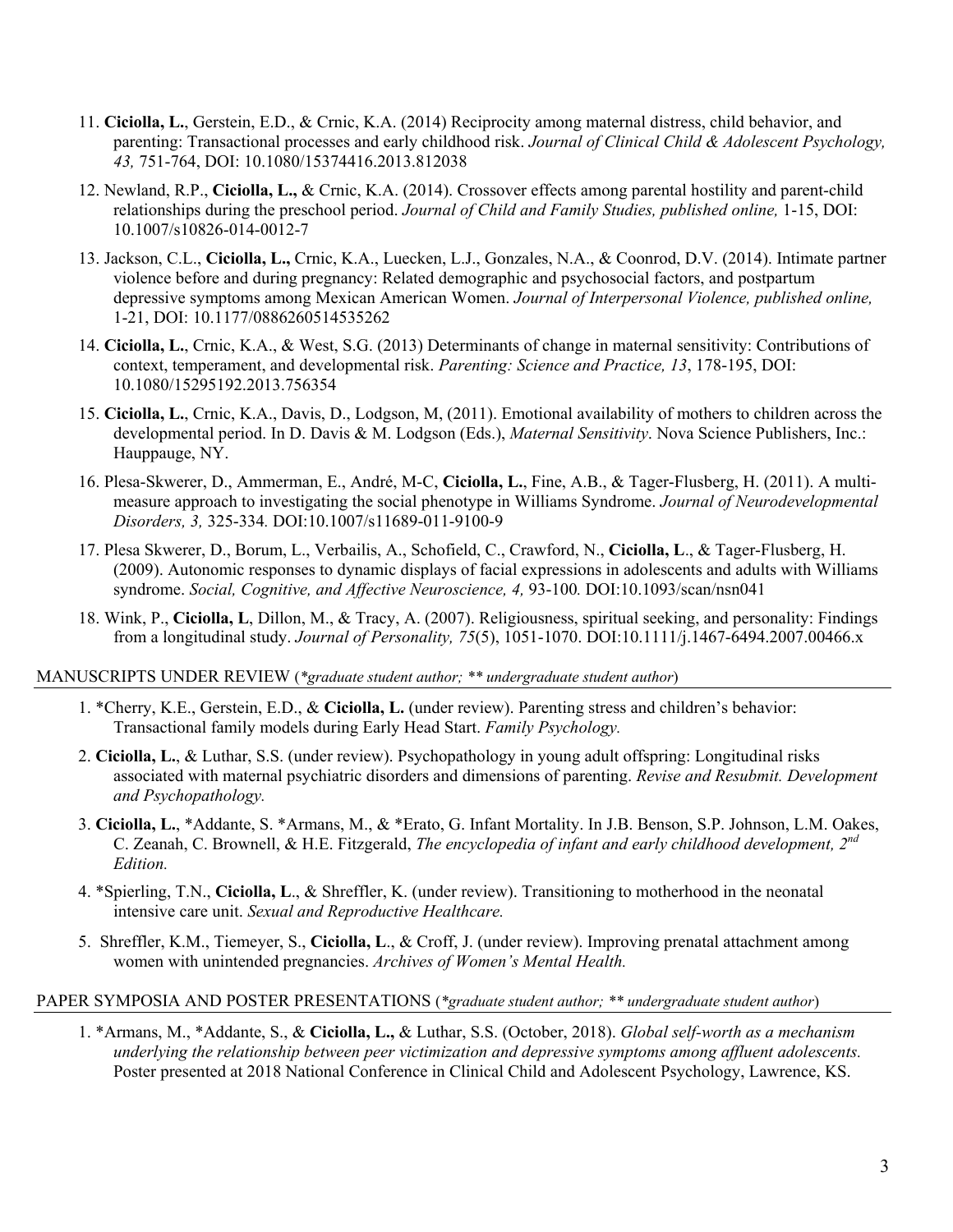- 2. \*Addante\*, S., \*Armans, M., & **Ciciolla, L.,** & Luthar, S.S. (October, 2018). *Global self-worth as a mechanism underlying the relationship between peer victimization and depressive symptoms among affluent adolescents.* Poster presented at 2018 National Conference in Clinical Child and Adolescent Psychology, Lawrence, KS.
- 3. \*\*Brosh, S.B., \*\*Hartman, C.A., \*\*Atia-Armans, M., **Ciciolla, L.,** & Luthar, S.S. (April, 2017). *Parental Attachment and Body Image Pressure in Adolescents.* Poster presented at the 35th Annual Conference of the Oklahoma Psychological Society, Edmond, OK.
- 4. **Ciciolla, L.,** Crnic, K.A., Luecken, L.J., & Gonzales, N.A. (May, 2016) *The emergence of social-emotional competencies and problems in relation to infant temperament and parenting.* Symposium presented at the 2016 Biennial International Conference on Infant Studies, New Orleans, LA.
- 5. **Ciciolla, L.,** West, S.G., Keller, B. & Crnic, K. (September, 2014). *Measurement invariance for behavioral observational measures: An illustration of the use of regression discontinuity design and pattern matching.* 2014 Special Topic Meeting for the Society for Research in Child Development: Developmental Methodologies, San Diego, CA.
- 6. **Ciciolla, L.,** Crnic, K.A., Luecken, L.J., & Gonzales, N.A. (July, 2014). *The longitudinal influence of perceived stress and depressive symptoms on infant development: Parenting as a mechanism*. Symposium presented at the International Society for Infant Studies, Berlin, Germany.
- 7. **Ciciolla, L.**, Holly, L.E., Crnic, K.A., Luecken, L.J., & Gonzales, N.A. (April, 2013). *The interplay of stress and culture on parenting in postpartum Mexican-American women.* Symposium presented at the 2013 Biennial Meeting for the Society on Research for Child Development, Seattle, WA.
- 8. **Ciciolla, L.**, Panza, K.E., Crnic, K.A., Luecken, L., & Gonzales, N. (April, 2013). *History of childhood trauma and postpartum functioning: Affective, biological, and psychosocial associations.* Poster presented at the 2013 Biennial Meeting for the Society on Research for Child Development, Seattle, WA.
- 9. Newland, R., **Ciciolla, L.**, & Crnic, K.A. (April, 2013). *Crossover effects among parental hostility and parentchild relationships during the preschool period.* Poster presented at the 2013 Biennial Meeting for the Society on Research for Child Development, Seattle, WA.
- 10. Kellison, J.G., & **Ciciolla, L.** (April, 2013). *The effects of discrimination: Risk factors for parental stress and depression of lesbian and gay parents.* Poster presented at the 2013 Biennial Meeting for the Society on Research for Child Development, Seattle, WA.
- 11. **Ciciolla, L.**, Crnic, K.A., Luecken, L., & Gonzales, N. (June, 2012). *The effects of prenatal daily hassles on maternal mood, physiology, and behavior during early infancy.* Symposium presented at the International Society for Infant Studies, Minneapolis, MN.
- 12. **Ciciolla, L.**, Crnic, K.A., Luecken, L., & Gonzales, N. (June, 2012). *Infant regulatory capacity and postpartum depression: Cumulative risk for positive parenting.* Symposium presented at the International Society for Infant Studies, Minneapolis, MN.
- 13. **Ciciolla, L.**, Warner, M., Gerstein, E.D., & Crnic, K.A. (March, 2011). *Who's shaping whom? Bidirectional effects in the parent-child relationship.* Poster presented at the Biennial Meeting for the Society on Research for Child Development, Montreal, Quebec, Canada.
- 14. Gerstein, E.D., **Ciciolla, L.**, & Crnic, K.A. (March, 2011). *The interplay of parenting and family systems in families of children with developmental delays.* Paper presented at the Biennial Meeting for the Society on Research for Child Development, Montreal, Quebec, Canada.
- 15. **Ciciolla, L.**, & Crnic, K.A. (May, 2010). *Determinants of maternal sensitivity: Child and parental influences.* Poster presented at the 22<sup>nd</sup> Annual conference of APS, 2010, Boston, MA.
- 16. Ammerman, E., Andre, Marie-Christine, Storer, A., Fine, A., **Ciciolla, L.**, Lindeke, L., Plesa Skewer, D., & Tager-Flusberg, H. *Differential appraisal of social and nonsocial affective images in Williams syndrome.* Poster accepted to the 22<sup>nd</sup> Annual conference of APS, 2010, Boston, MA.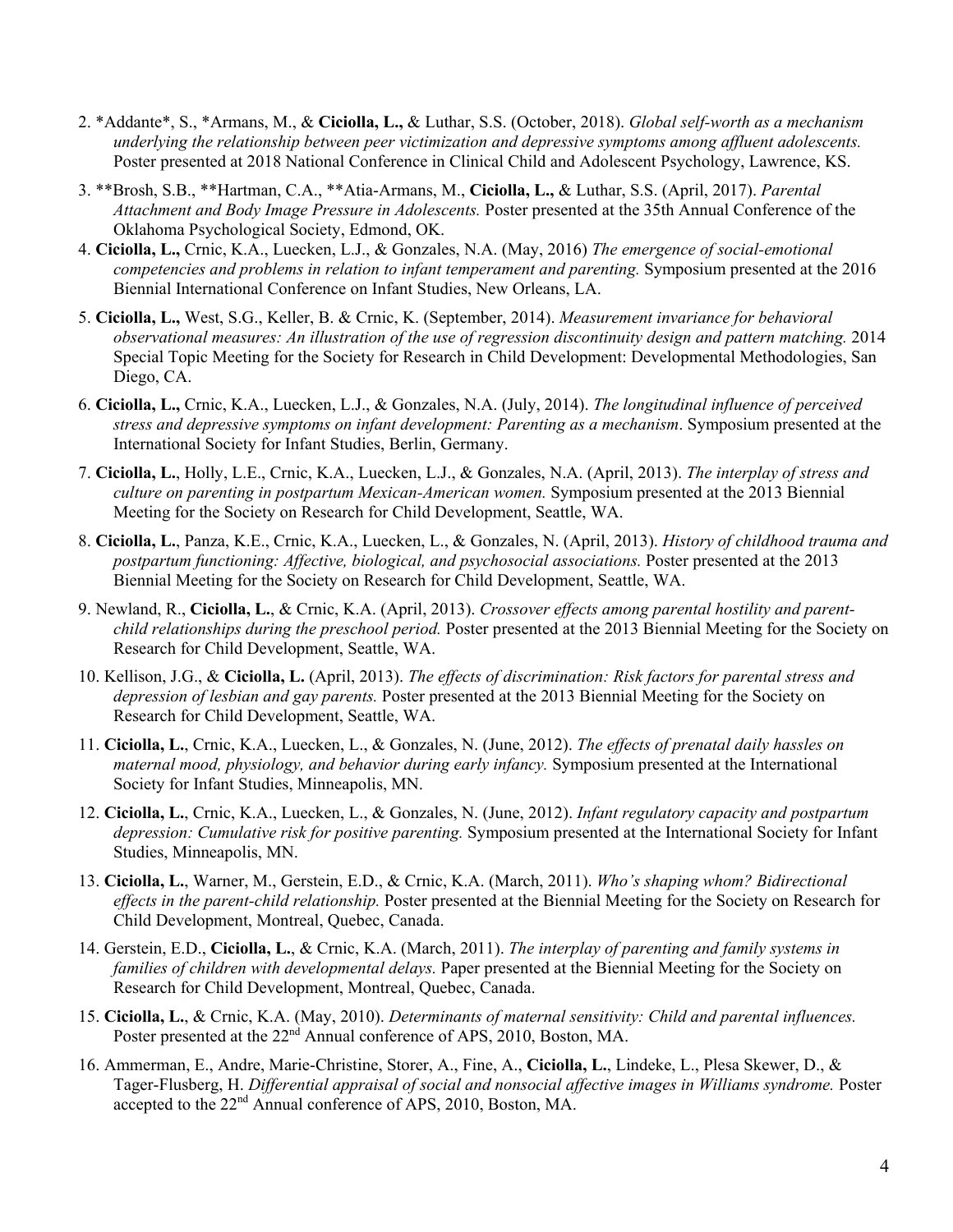- 17. Engler-Chiurazzi. E., Scheldrup, M., **Ciciolla, L.,** Braden, B., Acosta, J., Talboom, T., Demers, L., Prokai, L., Baxter, L., Bimonte-Nelson, H. *Oral Premarin treatment dose- and task-dependently influence memory in middle-aged surgically menopausal rats.* Arizona Alzheimer's Consortium, 2010, Phoenix, AZ.
- 18. Engler\_Chiurazzi, Scheldrup, M., Bowman, B., **Ciciolla, L.**, Braden, B., Acosta, J., Talboom, J., Demers, L., Prokai, L., & Bimonte-Nelson, H. (October, 2009). *Oral Premarin treatment dose- and task-dependently influences memory in middle-aged surgically menopausal rats.* Poster presented at the Neuroscience 2009 39th Annual Meeting, Chicago, IL.
- 19. **Ciciolla, L.**, & Crnic, K.A. (April, 2009). *Maternal sensitivity across the preschool period.* Poster presented at the Biennial Meeting for the Society on Research for Child Development, Denver, CO.
- 20. Gerstein, E.D., **Ciciolla, L.**, & Crnic, K.A. (April, 2009). *The interplay of maternal distress and temperament in predicting scaffolding.* Poster presented at the Biennial Meeting for SRCD, Denver, CO.
- 21. Skwerer, D.P., Lindeke, M., Ogrodnik, K., **Ciciolla, L.,** & Tager-Flusberg, H. (2009). *Observational assessments of attachment and temperament in young children with Williams syndrome: Toward a Profile of Early Socio-Emotional Functioning.* Front. Hum. Neurosci. Conference Abstract: 12th International Professional Conference on Williams Syndrome. doi: 10.3389/conf.neuro.09.2009.07.025
- 22. Kennedy, M., Skwerer, D.P., **Ciciolla, L.**, Lindeke, M., & Tager-Flusberg, H. (2009). *Implicit processing of facial expression during interpretation of gaze direction in adolescents and adults with Williams syndrome.* Front. Hum. Neurosci. Conference Abstract: 12th International Professional Conference on Williams Syndrome. doi: 10.3389/conf.neuro.09.2009.07.045
- 23. Lindeke, M., Plesa Skwerer, D., **Ciciolla, L.,** & Tager-Flusberg, H. (July, 2008). *Strangers and spiders: How young children with Williams syndrome respond to social and nonsocial fear eliciting events.* Poster presented at the 2008 Williams Syndrome Association National Convention. Garden Grove, CA.
- 24. Fine, A., Plesa-Skwerer, D., **Ciciolla, L.**, Joseph, R., & Tager-Flusberg, H. (July, 2008). *Reflexive orienting to non-predictive gaze and arrow cues in Williams syndrome.* Poster presented at the 2008 Williams Syndrome Association National Convention. Garden Grove, CA.
- 25. Fine, A., Plesa-Skwerer, D., Joseph, R., **Ciciolla, L**., & Tager-Flusberg, H. (June, 2008)*. Orienting of attention to gaze and arrow cues in Williams syndrome*. Poster presented at Second Annual Social and Affective Neuroscience Conference. Boston, MA.
- 26. **Ciciolla, L.,** Newland, R., & Crnic, K.A. (March, 2008). *The influences on mothers' perception of child behavior in developmentally delayed and typically developing children.* Poster presented at the 41st Annual Gatlinburg Conference, San Diego, CA.
- 27. **Ciciolla, L.**, Plesa Skwerer, D., Katz, R. (April, 2007). *Helping behaviors in young children: A comparison of typical development and Williams syndrome.* Poster presented at the Biennial Meeting for the Society on Research for Child Development, Boston, MA.
- 28. **Ciciolla, L**., & Wink, P. (May, 2006). *Personality, religiousness, and spirituality: Findings from a 50-year longitudinal study.* Poster presented at the 18<sup>th</sup> Annual APA Convention, New York City, NY.
- 29. **Ciciolla, L.**, & Wink, P. (August, 2004). *Self-realization as a predictor of depression in old age.* Poster presented at Wellesley College Summer Research Poster Session.

#### HONORS AND AWARDS

- OSU 7th Annual OSU App Center Competition, *From Research to App.* Phase I Top 10 finalist, November 2018
- OSU College of Arts and Sciences Summer Research Program (ASR) and +1 Travel Supplement. FY 2018
- NIH Loan Repayment Program (LRP) Award Recipient (2015-2017)
- Travel Grant, ASU Graduate and Professional Student Association, June 2012
- Student Travel Award, International Society for Infant Studies, June 2012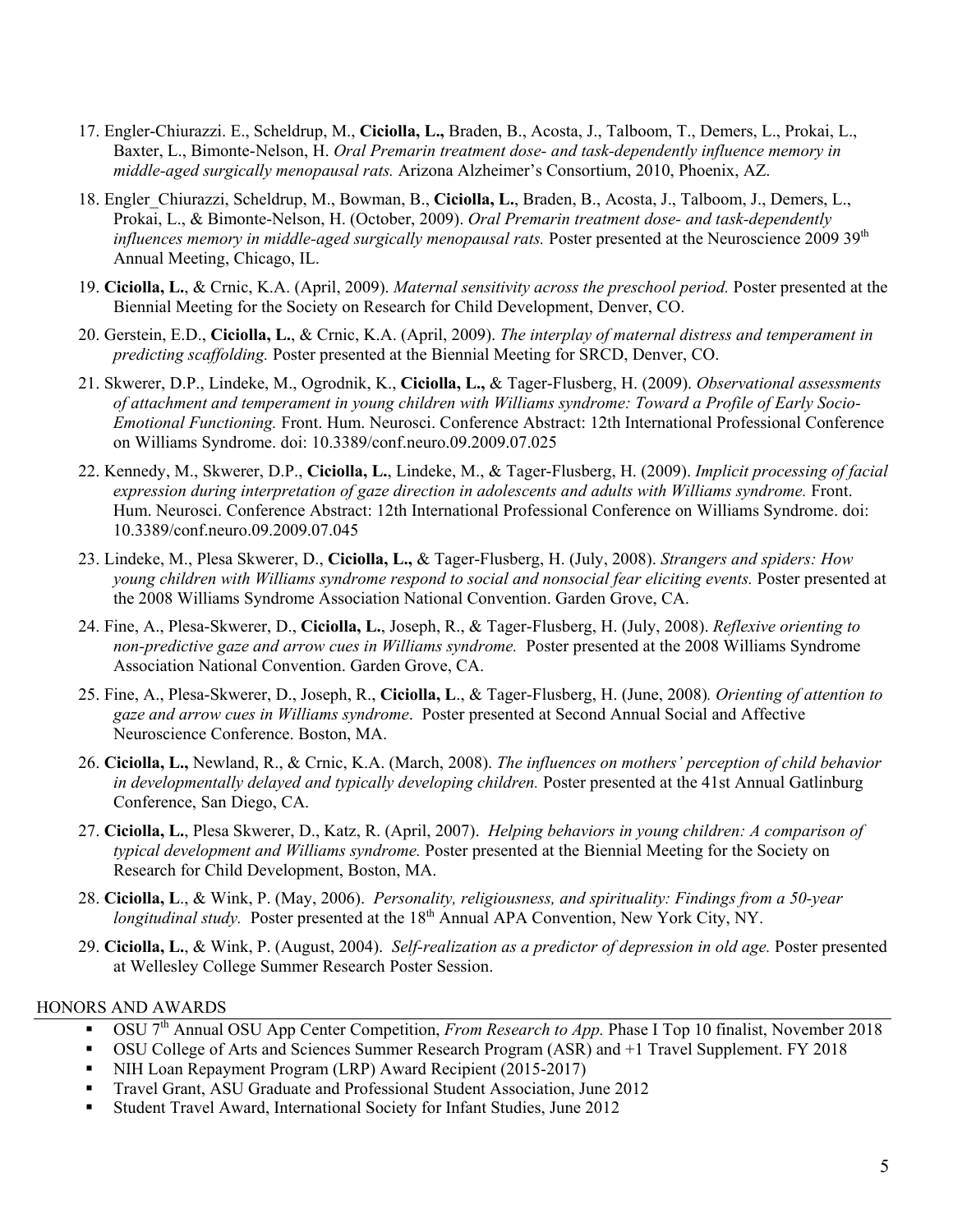- Student Travel Award, Society for Research in Child Development, March 2011
- Travel grant to attend Interdisciplinary Training Conference in Developmental Disabilities, March 2010
- Psychology Department Travel Award, Arizona State University, 2008, 2009, and 2010
- Research Excellence Award, Arizona State University August 2007-June 2008
- Phi Beta Kappa, Wellesley College Eta chapter of Massachusetts**,** 2005
- Wellesley College Science Center Summer Research Stipend, 2004
- Wellesley College First Year Distinction, 2001

#### MENTORING

## **Primary Graduate Mentor**

- Mira Armans; 5<sup>th</sup> year doctoral candidate, Clinical Psychology
- Samantha Addante;  $2<sup>nd</sup>$  year doctoral student, Clinical Psychology
- Gina Erato;  $1<sup>st</sup>$  year doctoral student, Clinical Psychology

# **Dissertation Committees**

*Chair/Advisor*

 Mira Armans, Proposed 9/19/2018: "Peer Victimization in Affluent Communities and the Protective Role of Parental Attachment" (Department of Psychology, OSU College of Arts and Sciences)

# *Committee Member*

- Sarah Lea, Defended 6/21/2017: "An examination of worry, physiological anxiety, and social anxiety as potential moderators of working memory deficits in children with attention-deficit/hyperactivity disorder (ADHD)" (Department of Psychology, OSU College of Arts and Sciences)
- Amy Huffer, Defended 4/18/2018: "Early protective and adverse experiences impact maternal interactions with their young infants" (Human Development and Family Science, OSU College of Human Sciences)
- Ashley Kimble, Proposed 6/29/2018: "Teaching styles in pre-kindergarten classrooms: Identification and validation of styles and moderation of the relation between teaching practices and academic outcomes" (Human Development and Family Science, OSU College of Human Sciences)
- Christine Walters, TBA; (Department of Nutritional Sciences, OSU College of Human Sciences)

# **Thesis Committees**

*Chair/Advisor*

- Samantha Addante, TBA; (Department of Psychology, OSU College of Arts and Sciences)
- Gina Erato, TBA; (Department of Psychology, OSU College of Arts and Sciences)

## *Committee Member*

- Erin Wood; Proposed 12/13/2017: "Nature and nurture in adult risk-taking: Evidence from a laboratory experiment" (Department of Psychology, OSU College of Arts and Sciences)
- Madison Stout, Proposed 8/3/2018: "Depressive symptoms, loneliness, and other psychosocial factors in women who experience pain during intercourse" (Department of Psychology, OSU College of Arts and Sciences)
- Devanshi Patel, TBA; (Department of Psychology, OSU College of Arts and Sciences)
- Florence Dontoh, TBA; (Department of Nutritional Sciences, OSU College of Human Sciences)
- Erin Ratliff, TBA; (Human Development and Family Science, OSU College of Human Sciences)

# **Undergraduate Research Mentoring**

*PSYC 4990 Research Practicum*

- 13 enrollments representing 8 undergraduate research assistants
- 10 volunteer undergraduate research assistants

## *American Indians in Psychology Summer Research Program*

2018 Mentee: Savanna Waddle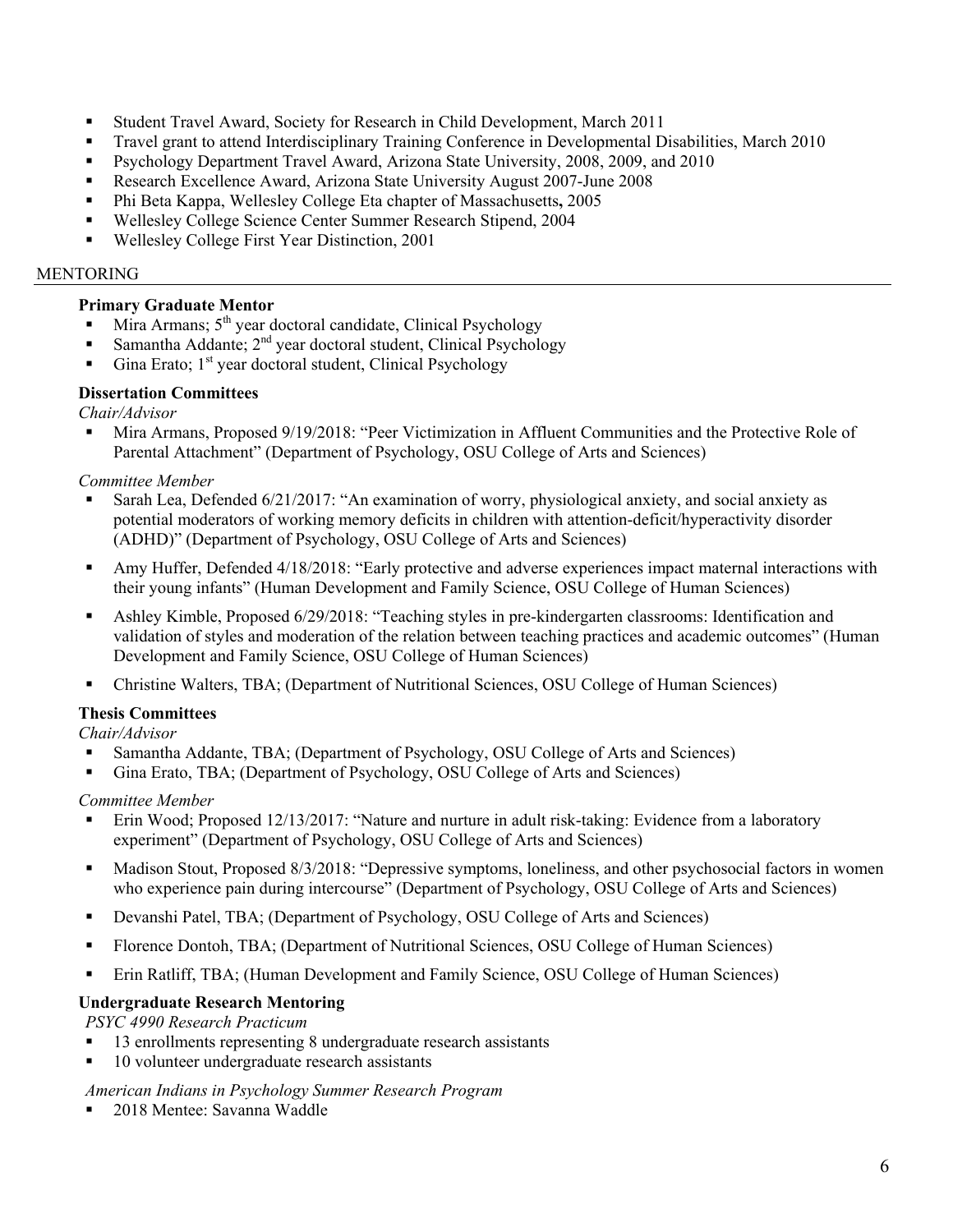#### TEACHING

#### **Instructor, Oklahoma State University College of Arts and Sciences, August 2017- present**

- Graduate course, Psychology 5113, Psychopathology
- Graduate course, Psychology 6640, Clinical Practicum
- Undergraduate course, Psychology 2443, Child Clinical Psychology
- Undergraduate course, Psychology 4990, Research Practicum  $-13$  enrollments
- Undergraduate course, Psychology 3990, Teaching Practicum  $-2$  enrollments

#### **Instructor, Oklahoma State University College of Human Sciences, June 2018- present**

*HDFS Graduate Certificate in Infant Mental Health*

Graduate course, Human Development & Family Science 5193, Reflective Practice

#### **Instructor, Arizona State University College of Arts and Sciences, August 2015-December 2015**

Advanced undergraduate course, Psychology 443, Child Abnormal Psychology

#### **Co-Instructor, Arizona State University College of Arts and Sciences, August 2015-December 2015**

- Advanced undergraduate course, Psychology 443, Child Abnormal Psychology
- Co-instructor with Suniya Luthar, Ph.D.

#### **Teaching Assistant, Child Abnormal Psychology, Arizona State University**, **January 2009-June 2009**

- Advanced undergraduate course
- **Supervisor: Carolyn Cavanaugh Toft, Ph.D**
- Graded exams and research papers, edited drafts of research papers.
- Guest lectured on topics including Depression and Anxiety

#### SERVICE AND OUTREACH

## **OSU Departmental, College, and University Service**

#### **Committees:**

- Member, 2017 Faculty Search Committee Developmental Psychology position
- Member, 2017 Faculty Search Committee Social Psychology position
- Member, 2017-2018 Psychology Curriculum Committee
- Member, 2018 Brain Initiative Committee for Psychology Faculty
- Member, 2018 Brain Initiative Curriculum Committee

#### **Professional Service:**

*Academic Professional Service*

#### **Editorial Board**

2009-2010 Invited Student Editor for the American Journal of Community Psychology

#### **Ad-hoc Reviewer**

- **Developmental Psychology**
- Child Development
- Journal of Clinical Child and Adolescent Psychology
- Journal of Child and Family Studies
- Journal of Psychopathology and Behavioral Assessment
- Sex Roles

## *Clinical Psychology Professional Service*

#### **Reflective Consultant, Wings of Hope, Stillwater, OK, April 2017-present**

Reflective consultation for 4 clinicians in the Child-Parent Psychotherapy learning collaborative

## **Selective Mutism Mighty Mouth Camp, OUHSC Child Study Center, July 23-27, 2018**

- Supervised 8 graduate trainees during 5-day intensive treatment camp for school-aged children and adolescents;
- Facilitated parent groups
- Journal of Interpersonal Violence
- Journal of Affective Disorders
- Children
- **I**nfancy
- Current Psychology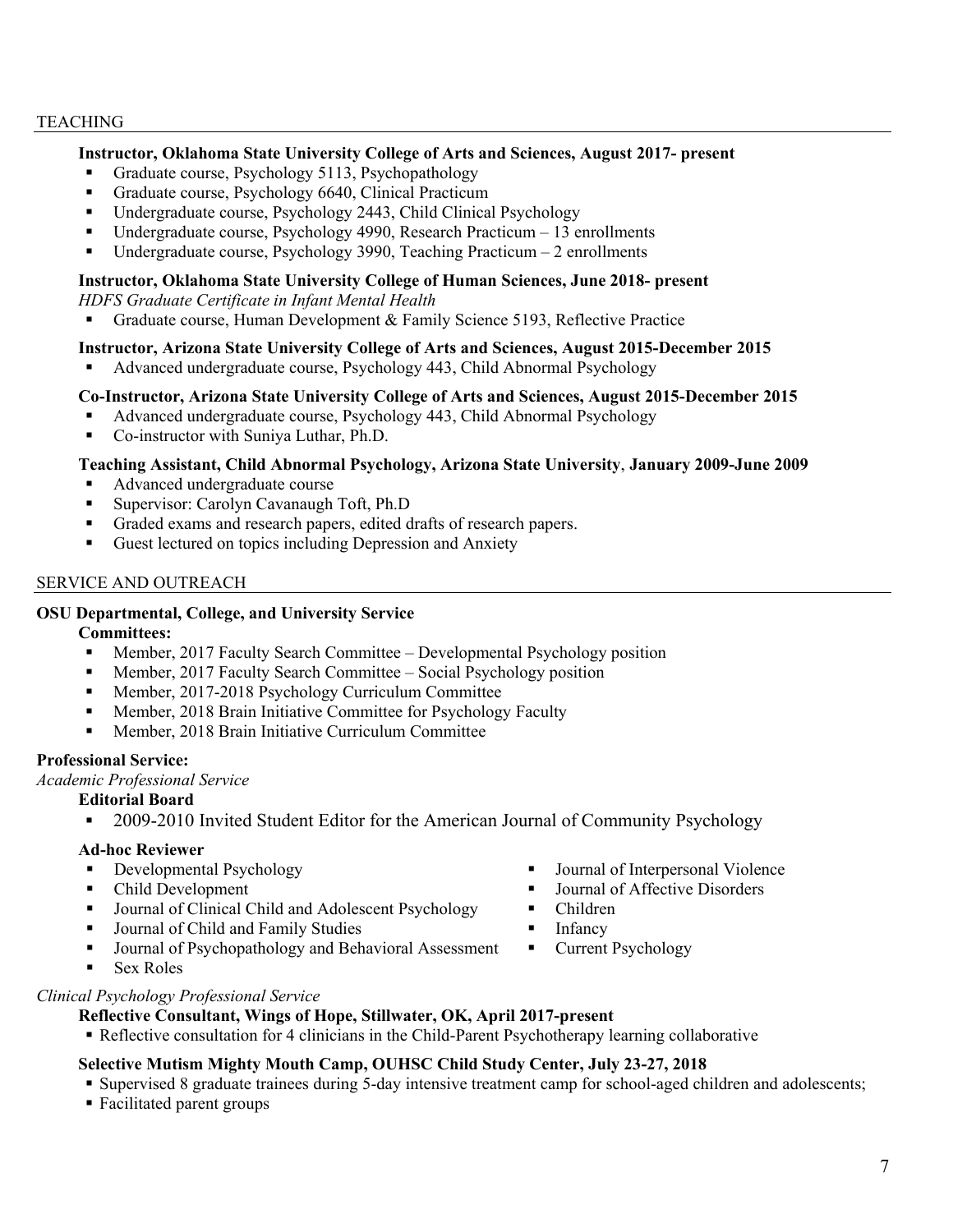### **Outreach Activities:**

#### **ECHO Team Member, OSU Center for Health Sciences, Tulsa, OK., February 2017-present**

- $10\%$  FTE
- https://health.okstate.edu/echo/pediatric-psychiatry.html
- **Pediatric Behavioral and Emotional Health: Infancy through Adolescence;**
- Specialty medical education and care management for rural and underserved communities in a virtual learning environment.

#### **Advisory Board Member, OSU Institute for Building Early Relationships, October 2016-present**

- https://health.okstate.edu/echo/pediatric-psychiatry.html
- Pediatric Behavioral and Emotional Health: Infancy through Adolescence;
- Specialty medical education and care management for rural and underserved communities in a virtual learning environment.

#### **Advisory Board Member, Oklahoma's University for Parents (OK-UP), OSU-Tulsa, January 2017-present**

- http://tulsa.okstate.edu/okup
- Statewide initiative to help Oklahoma families strengthen parent-child relationships and build parenting skills.
- OK-UP was created and facilitated by OSU faculty and graduate students, as well as the OSU Cooperative Extension. OK-UP seeks to meet the need for parenting education in the state through community outreach.

#### **State Coordinator, Treasurer for Postpartum Support International-Arizona, September 2014-present**

- Provide education and consultation for providers to pregnant and postpartum women
- Provide social support and referrals to women and families having difficulties with perinatal adjustment

#### **Invited Trainings, Presentations, Lectures:**

# **OSU Tulsa OB/GYN Resident Didactic, Stillwater, OK, December 6th, 2018**

- Topic: *Changing the Trajectory after Trauma*
- Organizer: Julie Croff, Ph.D., Oklahoma State University

## **OSU Psychology Colloquium, Stillwater, OK, November 1st, 2018**

- Topic: *Healthy Mamas, Healthy Babies: The Intergenerational Transmission of Risk and Resilience*
- Organizer: Thad Leffingwell, Ph.D., Oklahoma State University

#### **OSU Extension and OK-UP workshop, Tulsa, OK, September 12th, 2017**

- Topic: *How to help your child succeed in school and in life*
- Organizer: Amanda Morris, Ph.D., Oklahoma State University

#### **OSU Center for Family Resilience Research Seminar Series, Stillwater, OK, May 19th, 2017**

- Topic: *The Parenting Relationship in Childhood Risk & Resilience*
- Organizer: Amanda Harrist, Ph.D., Oklahoma State University

#### **OSU Institute for Building Early Relationships Brown Bag, Stillwater, OK, April 5th, 2017**

- Topic: *Setting the Stage: Mothers' Prenatal Mental Health*
- Organizer: Amy Williamson, Ph.D., Oklahoma State University

#### **Neonatal Intensive Care Program Conference, Tempe, AZ, August 7th, 2015**

- Topic: *Scary Beginnings: Post-traumatic Stress Following Childbirth*
- Organizer: Carl Vanderpool, Prevent Child Abuse Arizona

#### . **Aurora Behavioral Health, Phoenix, AZ, May 26th, 2015**

- Topic: *Perinatal Mood and Anxiety Disorders: Risk to Mothers and Infants*
- Organizer: Melanie Taussig, Aurora Behavioral Health

.

#### **Arizona State University Clinical Psychology Center, Tempe, AZ, March 5th, 2015**

Topic: *Introduction to Parent-Child Interaction Therapy (PCIT)*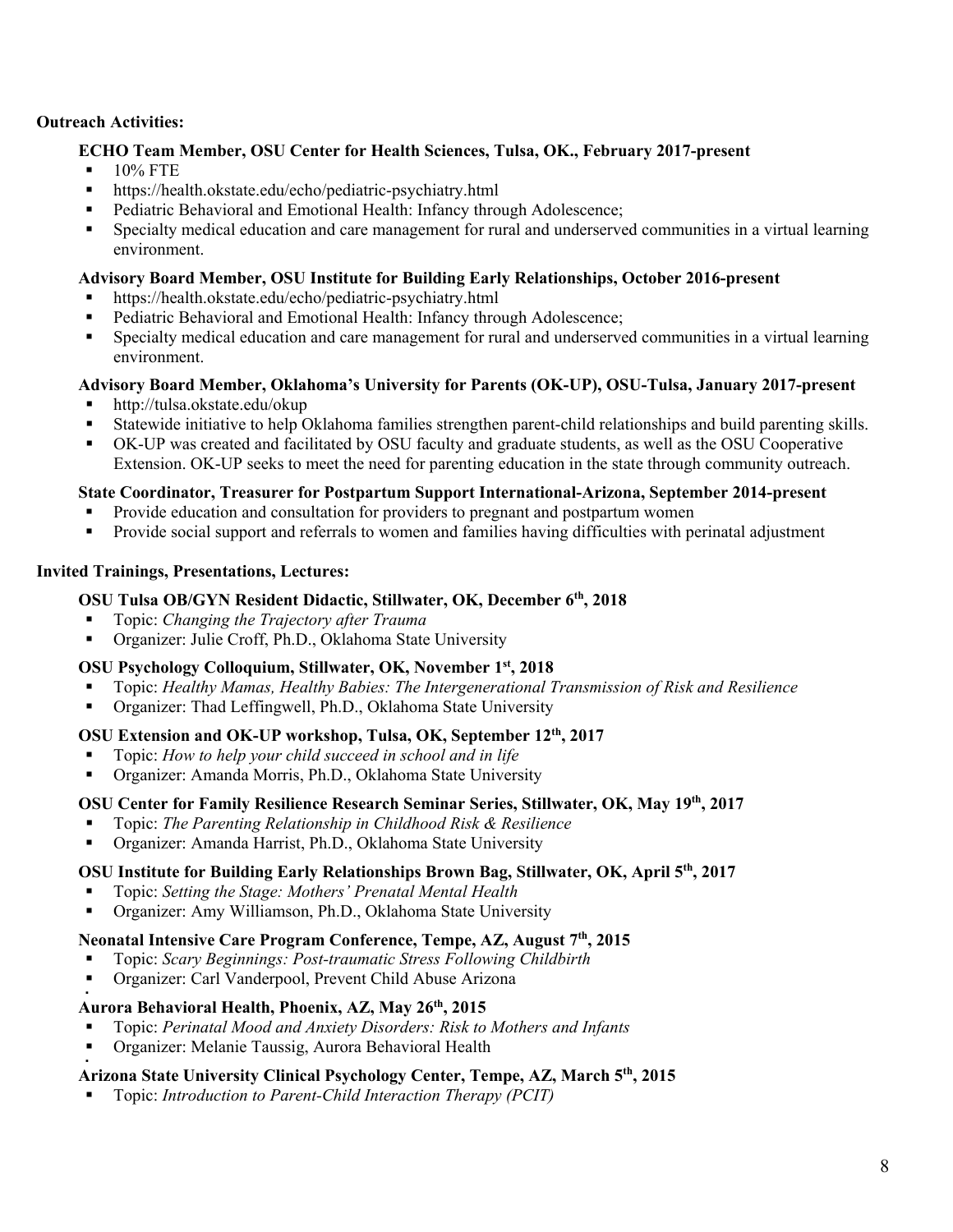Organizer: Lindsay Holly, John Barton, Ph.D., ASU Clinical Psychology Center

#### . **Arizona State University Infant Mental Health Training Program, Tempe, AZ, February 18th, 2015**

- Topic: *Perinatal Mood and Anxiety Disorders: Risk to Mothers and Infants*
- Organizer: Barbara Weigand, MSW, School of Social & Family Dynamics, Infant Mental Health for IFP

#### . **Arizona State University Department of Psychology, Tempe, AZ, February 17th, 2015**

- Topic: *Infantile Amnesia*
- Organizer: Heather Bimonte-Nelson, Ph.D., Neurobiology of Learning and Memory

## **Arizona State University, Speech & Hearing Sciences, Tempe, AZ, February 5th, 2015**

- Topic: *Psychological Assessment of Children*
- Organizer: Nancy Scherer, Ph.D., Speech & Hearing Sciences: Special Populations

## INSTITUTIONAL TRAINING

.

#### **CIRCA Writing Retreat, Post Oak Lodge, Tulsa, OK, November 29th-30th, 2018**

Presenters: Joli Jensen, Ph.D., Tulsa University, *Write No Matter What*

# **College of Arts & Sciences Grant Writers Bootcamp, Oklahoma State University, Sept 7, 2018-Oct 12, 2018**

Presenters: Kristen Baum, Ph.D. and Sharon Bird, Ph.D.

# **ITLE Online Teaching Workshop, Institute for Teaching and Learning Excellence, OSU, Summer 2018**

**Presenter: Simon Ringsmuth, Ph.D.** 

#### **CIRCA Project Director Grant Development Workshops, Oklahoma State University**

- Deborah Capaldi, Ph.D., "Preparing a Fundable Grant Application in Today's Highly Competitive System" October 19, 2018
- Greg Pettit, Ph.D., "Writing, Revising, and Reviewing NIH Grant Applications. September 21, 2018
- Jeffry T. Parsons, Ph.D., "Grant Writing Workshop." November 18, 2016

## **3rd Annual Statistics Workshop, HDFS, Oklahoma State University, May 14-15, 2018**

- Modeling Within-Person Associations in Longitudinal Data
- Presenter: Lesa Hoffman, Ph.D.

# **Early Career Faculty Support Program, Institute for Teaching and Learning Excellence, OSU, Fall 2017**

8 week course covering teaching, research, outreach, effectiveness, RPT, etc.

## **2016 Grant Writing Seminar, VP of Research, Oklahoma State University, October 11, 2016**

- Writing Winning Grant Proposals
- **Dr. John Robertson of Grant Writers' Seminars & Workshops, LLC**

# OTHER RELEVENT RESEARCH TRAINING

## **Postdoctoral Scholar, Arizona State University, September 2014-July 2016**

Mentor: Suniya Luthar, Ph.D.

- Focus on data analysis, manuscript preparation, grant preparation, and consultation for graduate students
- Pursue advanced training in developmental methodologies, quantitative methods, developmental psychopathology, and resilience and vulnerability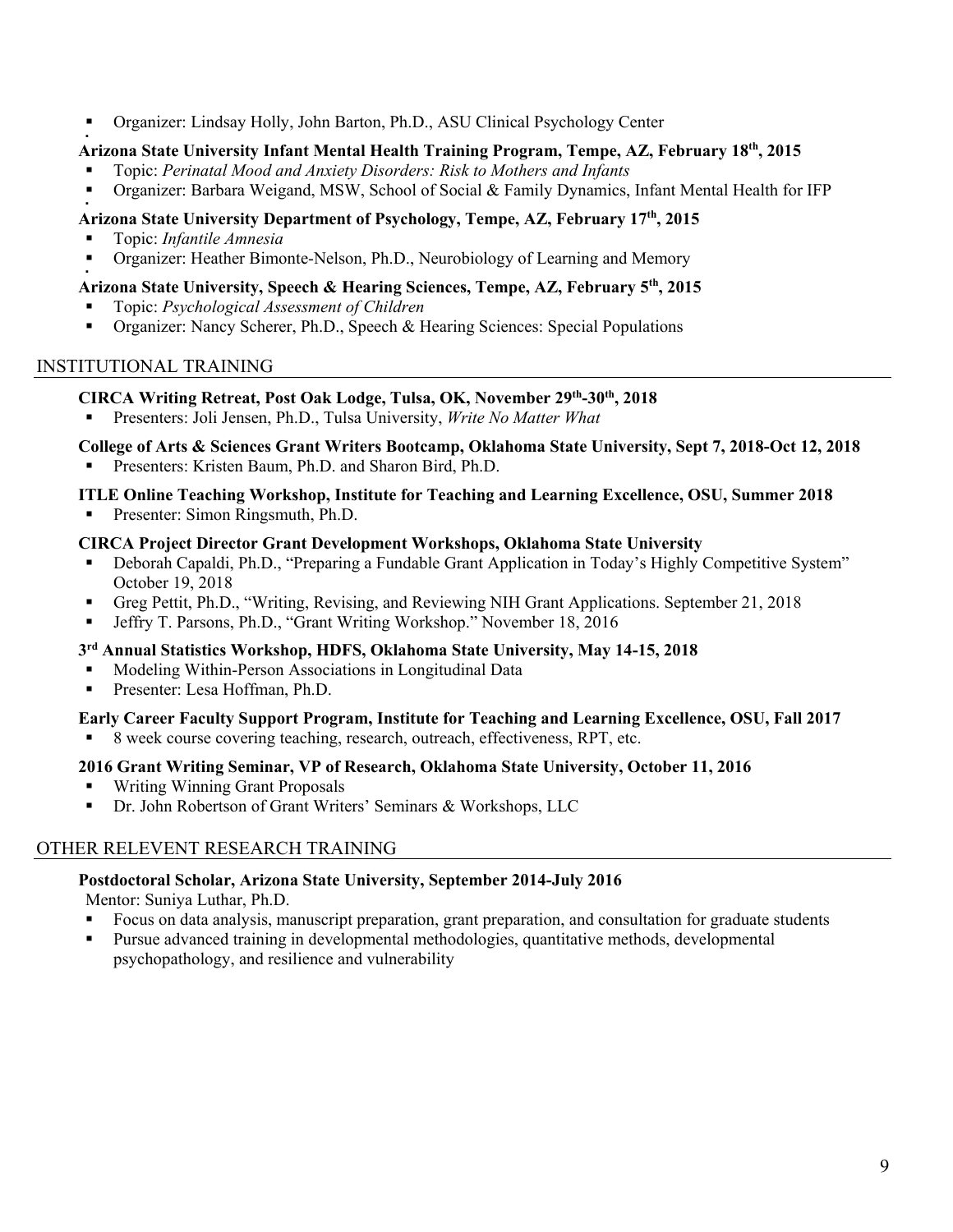# **Fellow**, **National Research Service Award (NRSA), Arizona State University, September 2010-July 2013**

Co-Mentors: Keith A. Crnic, Ph.D; Stephen G. West, Ph.D.

- Awarded 2.5-year NRSA training fellowship from NIMH to examine the role of stress and depression on parental behavior and child developmental outcomes at 1 year postpartum in a Mexican-American sample.
- **Pursue advanced training in postpartum depression, infant emotional and cognitive development, developmental** psychopathology, observational measurement, and quantitative methods.

#### **Graduate Research Assistant, Coregulatory Processes and Postpartum Depression in Low Income Mexican American, Arizona State University, January 2008-December 2010**

- MPIs: Linda Luecken, Ph.D.; Keith Crnic, Ph.D.; Nancy Gonzales, Ph.D.
- **Preparation and implementation of NIMH grant on postpartum depression and mother-infant coregulation in low** income Mexican-Americans.
- Primary data manager: executed programming, data organization, cleaning, and analyses.

## **Graduate Research Assistant, Collaborative Family Study, Arizona State University, September 2007-December 2008**

- MPIs: Keith Crnic, Ph.D.; Bruce Baker, Ph.D.; Jan Blacher; Craig Edelbrock, Ph.D.
- Contributed to a multi-site study examining family process, emotion regulation, and the emergence of psychopathology in children with and without developmental delay.
- Responsibilities included supervising undergraduate coding teams, data management, and data analysis.

#### **Senior Research Assistant, Lab of Developmental Cognitive Neuroscience, Boston University School of Medicine, August 2005-July 2007**

- MPIs: Helen Tager-Flusberg, Ph.D.; Daniela Plesa Skwerer, Ph.D.
- Contributed to two studies investigating social perception, temperament, and attachment in children and adolescents with Williams syndrome.
- Completed experimental design and preparation that used psychological assessment, psychophysiological recordings, and eye tracking. Also completed data analysis, recruitment, testing, and manuscript-writing.

## **Research Assistant, Wellesley Centers for Women, Wellesley College, January 2005-June 2005**

- Evaluated two National Science Foundation (NSF) projects serving middle-school girls in the sciences, a study of after-school programs, and two girl-centered programs, Rosie's Girls and Girls' LEAP.
- Responsibilities included qualitative and statistical analysis of data final, report writing and working as part of a research team.

# CLINICAL TRAINING AND EXPERIENCE

## **Clinical Supervisor, OSU Psychological Services Center, Stillwater, OK, January 2017- present**

- Supervise doctoral students in Clinical Psychology program
- Team specialty: Early childhood and perinatal mental health; Trauma.

## **Clinical Supervisor, OSU Practicum Placement: Saville Center, Stillwater, OK, August 2018- present**

- Supervise doctoral students in Clinical Psychology program
- Team specialty: Early childhood; Trauma and child maltreatment.

## **Postdoctoral Trainee, Child Welfare and Forensic Psychology, October 2014- July 2016**

- Supervisor: John DiBacco, Ph.D.
- **Psychological consultation at AZ Department of Child Safety**
- Forensic evaluations, expert witness testimony
- Ethics training, involvement with the Arizona Board of Psychology Examiners

## **Postdoctoral Trainee, ASU Clinical Psychology Center, October 2014- July 2016**

Supervisor: John Barton, Ph.D.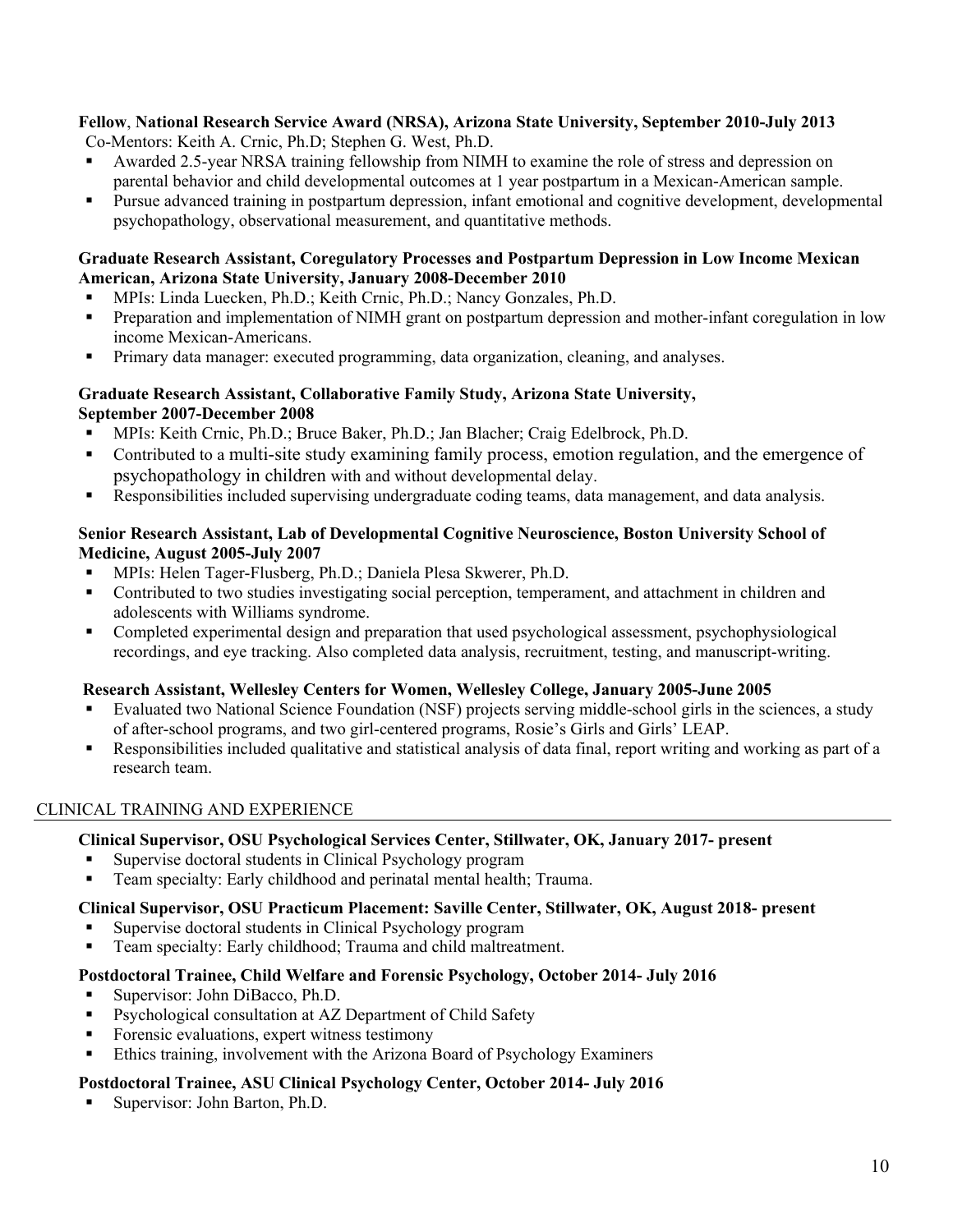- **Psychological assessment for ADHD and Learning Disability**
- Child and Family Therapy

#### **APA Predoctoral Psychology Intern, UNC School of Medicine, August 2013-August 2014**

Community-Child Track with an emphasis on infancy and early childhood and women's mental health.

*Clinical Rotations:*

#### **WakeMed Neonatal Intensive Care Unit and Special Infant Follow-up Clinic**

- Developmental Team: Consultation service to support infant neurodevelopment
- NICU observation and assessment using NIDCAP and Brazelton
- Emphasis on premature infants, SGA infants, infants with Neonatal Abstinence Syndrome and infants with genetic disorders
- **Parent education and support; focus on mothers coping with substance use**
- Multidisciplinary follow-up for high-risk infants in pediatric outpatient clinic

#### **UNC-CH Program for Childhood Trauma and Maltreatment**

- Clinical and forensic services specializing in the assessment and treatment of abused, neglected and traumatized children and adolescents
- Case consultation and evaluations for referrals from child protective services
- Group psychotherapy facilitator on attachment for UNC Perinatal Inpatient Program

#### **Project Enlightenment Childhood Education and Intervention Program, birth to age 5**

- Developmental and behavioral screening
- Teacher-Parent Consultant: Preschool classroom consultation service
- Ready to Learn Centers: Curriculum development for toddler-parent groups and kindergarten readiness groups

#### **Women's Mood Disorder Clinic and Perinatal Psychiatric Inpatient Unit**

- Outpatient psychotherapy treatment for perinatal mood and anxiety disorders
- Training in IPT, CBT, and ACT therapy models
- Perinatal inpatient group psychotherapy with skills training from ACT, IPT, CBT

#### **Center for Child and Family Health, Prevention and Treatment of Childhood Trauma**

- Fostering Hope for Adoptive Parents program: post-adoption psychological evaluations
- Certified facilitator for Resource Parent Curriculum (RPC) groups
- Didactics and training in Trauma-Focused CBT
- Certification training in Parent-Child Interaction Therapy (PCIT)

#### **Center for Intellectual and Developmental Disabilities (CIDD)**

- **Preschool Autism Assessment, Consultation, and Training Clinic Multidisciplinary diagnostic** evaluations of children 2 to 5 years
- SSI evaluations for adults with developmental disabilities

#### **UNC-CH Department of Psychiatry Pediatric Consultation-Liaison Service**

- **Pediatric psychological Consultation & Liaison: Burn ICU, Endocrinology, GI, CF**
- Psychiatric Child and Adolescent Inpatient Units: consults and psychological evaluations

#### **UNC-CH Crisis Stabilization Program-Emergency Psychiatry Service, ER unit**

- **Emergency psychiatric evaluation and disposition of acutely disturbed psychiatric and substance** abuse patients; children, adolescents, and adults
- Crisis stabilization and risk assessment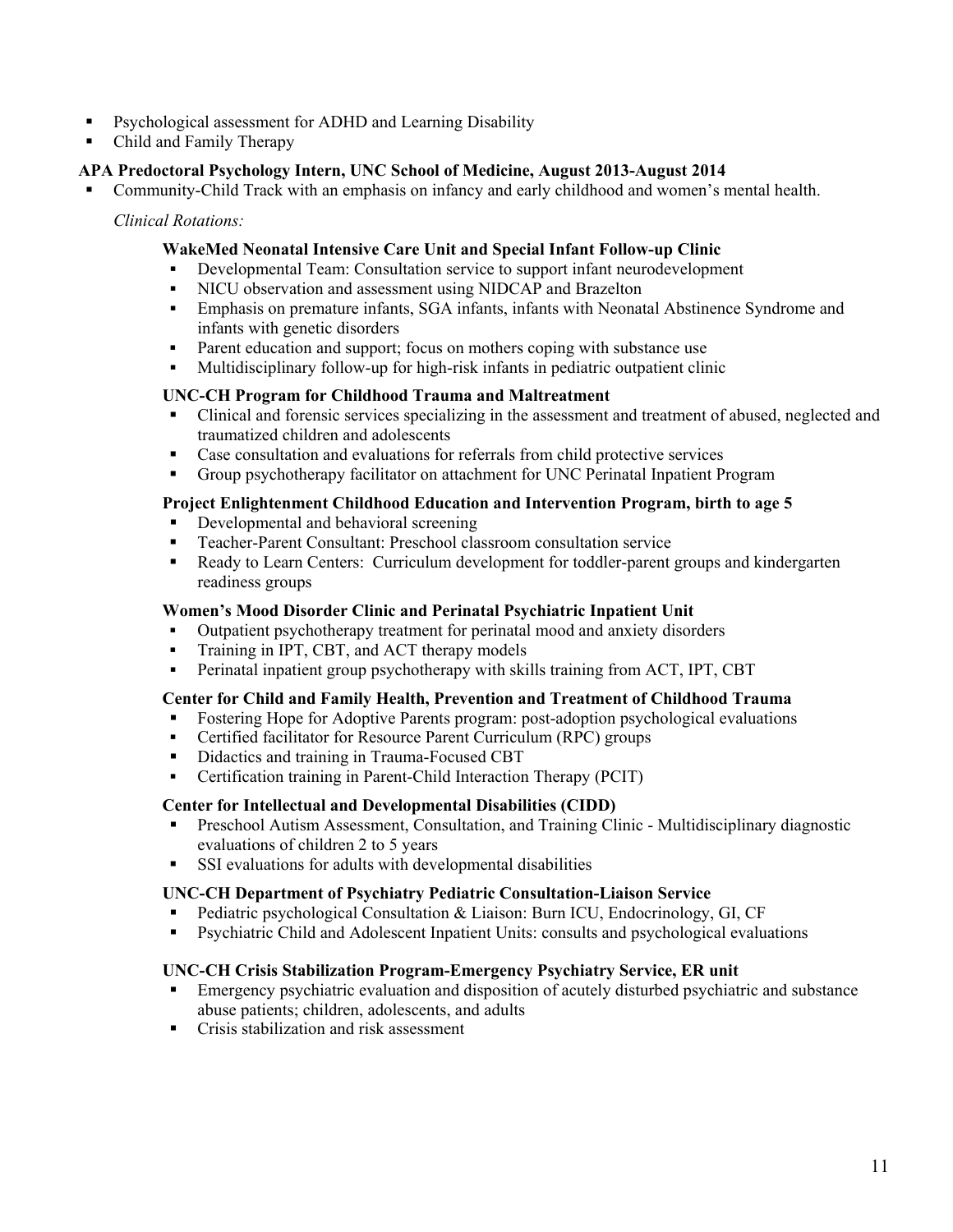# **Pediatric Neuropsychology Extern, Phoenix Children's Hospital, July 2011-July 2013**

- Supervisors: Joy Goldberg, Ph.D.; Michael Lavoie, Ph.D.
- Child and adolescent neuropsychological evaluations, including intake interviews, testing, scoring, and integrative report writing.
- Client populations referred for neuropsychological testing secondary to medical conditions including seizure disorders, cancer, transplant, infectious disease, trauma/rehab, neurological issues, concussion/TBI, genetic disorders, and serious mental illness.

# **Pediatric Neuropsychology Extern, Phoenix Children's Hospital***,* **July 2011-July 2012**

- Supervisor: Janet Blackham Ph.D.
- Neuropsychological/neurodevelopmental evaluations including intake interviews, testing, scoring, and integrative report writing.
- Infant, toddler, early childhood population, primarily ages 0-6 years, referred for neuropsychological testing secondary to medical conditions including seizure disorders, cancer, infectious disease, genetic disorders, trauma/rehab, NICU/PICU, autism spectrum disorders, and developmental delays.
- Participated in Neuro-NICU "Cool Cap" protocol completing follow-ups with infants born with Hypoxic-Ischemic Encephalopathy (HIE)

# **Clinical Extern, Good Fit Clinic, Southwest Human Development, August 2010-July 2013**

- Supervisor: Lorenzo Azzi, Ph.D.
- Relationship-based, dyadic therapy for infants (ages 0-5) and their caregivers given in the-home and at the community-based clinic.
- Addressed issues including feeding, sleeping, behavioral problems, relational problems, abuse, neglect, trauma, transitions to/from foster care, and developmental delay.
- **Participate in Child and Family Team meetings with staff, family members and other supports to assess client's** progress and develop innovative solutions to problems.
- Coordinate care with multi-disciplinary team, including psychiatrists, pediatricians, developmental specialists, CPS caseworkers, and early education specialists.

# **Group Facilitator, Social Skills Group, Arizona State University, August 2008; February 2009; February 2011**

- Supervisor: John Barton, Ph.D.
- Evidence-based social skills training groups for children ages 7-11 years with diagnoses including Asperger's Disorder, autism, mild mental retardation, ADHD, and anxiety.
- Co-facilitator for three 9-session groups, led both child and parent aspects of the program.
- Conducted in-person screenings for eligibility; administered pre/post child SSRS's to document progress.
- Developed individualized treatment goals and interventions for each child.

#### **Assessment Practicum Trainee, Clinical Psychology Center, Arizona State University, January 2010-August 2010**

- Supervisor: John Barton, Ph.D.
- Advanced training in psychological assessment, including intelligence, memory, achievement, attention, behavior, and personality for both children and adults.
- Completed intake interviews, testing, scoring, and integrated reports for clients diagnosed with learning disabilities and ADHD.

# **Clinical Extern, EMPACT-SPC, August 2009-October 2010**

- Supervisors: Mark Treegoob, Ph.D.; Nancy Groppenbacher, M.S., L.M.F.T.
- Provided outpatient therapy for low-income, diverse population of children, families, and adults.
- Conducted primarily CBT-based treatment; also incorporated multiple modalities, including relational and family systems therapy.
- Participated in Child and Family Team meetings with staff, family members and other supports to assess therapeutic progress and address acute problems.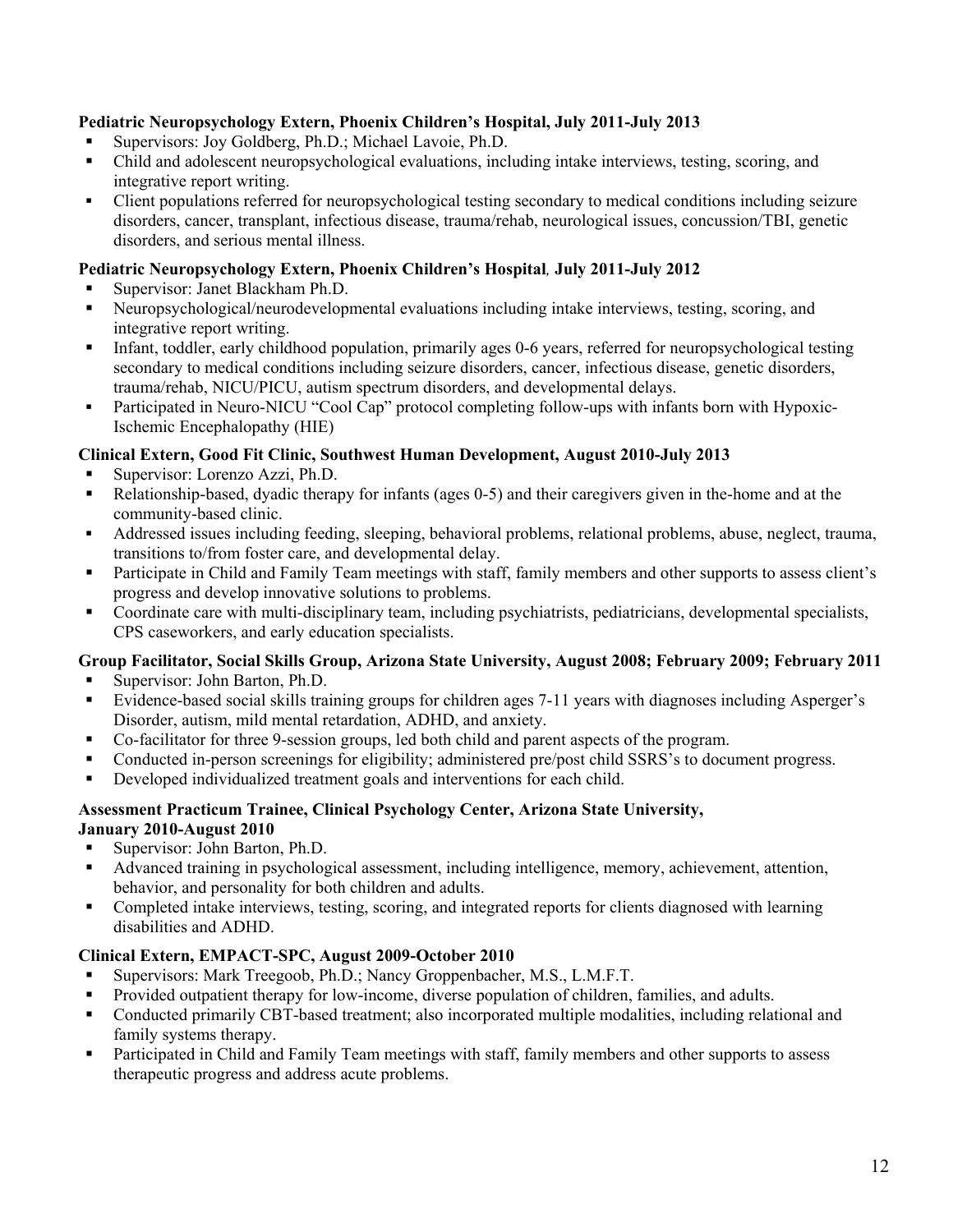#### **Group Facilitator, New Beginnings Program for Divorced Parents, Arizona State University, January 2012-August 2012**

- Supervisor: Sharlene Wolchik, Ph.D.
- Facilitated a 10-week, manualized, CBT-based intervention program focused on improving outcomes for children of divorced fathers.
- Groups focused on the parent-child relationship, discipline, and conflict with ex-partner.

## **Group Facilitator, Sleep Group, Arizona State University, September 2009-December 2009**

- Supervisor: Mary Davis, Ph.D.
- Facilitated an 8-session manualized, CBT-based intervention on the treatment of sleep problems in adults.
- Group focused on sleep hygiene, stress management, relaxation, and utilized sleep diaries.

# **Clinical Trainee, Clinical Psychology Center, Arizona State University, September 2008-July 2009**

- Supervisors: John Barton, Ph.D, Linda Luecken, Ph.D, Manuel Barerra, Ph.D
- **Provided individual and family-based psychotherapy for a diverse population of children and adults.**
- Received training in CBT, behavioral therapy, Gestalt therapy techniques, motivational interviewing techniques, problem-solving, relaxation/mindfulness techniques, family therapy, and parent training.

#### **Group Facilitator, The Tough Kid Social Skills Program, Carminati Elementary School, September 2008-May 2009**

- Supervisors: John Barton, Ph.D.; Vicky Scheiffler, M.A.
- Facilitated a weekly, manualized social skills program with children ages 8-11 in a classroom setting.

# OTHER RELEVENT CLINICAL EXPERIENCE

# **Strange Situation Attachment Workshop Part D, University of Minnesota, August 12-17, 2018**

- Training in the Strange Situation Part D and coding system.
- **Presenter: Elizabeth Carlson, Ph.D.; Alan Sroufe, Ph.D.**

# **DC:0-5 Training, Zero to Three and ODMHSAS Training Institute, March 5-6, 2018**

- Training in assessment, diagnosis, and case formulation for infants and children ages 0-5 using the DC:0-5
- Presenter: Mary Wise, Zero to Three

## **Child-Parent Psychotherapy (CPP) Learning Collaborative, February 2018 – August 2019**

- Rostering in CPP to be a state provider and supervisor
- Provide reflective consultation for providers training in CPP
- Trainers: Julie Larrieu, Carole Graybill, Angela Fultz, Ashleigh Kraft

# **Problematic Sexual Behaviors Training Workshop, OUHSC Child Study Center, August 22, 2017**

- Training on PSB-CBT treatment model
- Presenter: Jimmy Widdifield, Jr., MA, LPC

# **Strange Situation Attachment Workshop Part ABC, University of Minnesota, June 14-18, 2018**

- Training in the Strange Situation ABC, and coding system.
- Presenter: Alan Sroufe, Ph.D.; Robert Weigand, Ph.D.

# **Selective Mutism Training Workshop, OUHSC Child Study Center, February 23-24, 2017**

- Training on Might Mouth Kids Camp treatment model for Selective Mutism
- Presenter: Steve Kurtz, Ph.D., ABPP

# **Smooth Way Home Fragile Infant Project, Parent Support Group, February 2015-July 2016**

- Facilitator for support/educational groups for parents of infants in the NICU
- Curriculum development and group facilitation
- St. Joe's Hospital and Southwest Human Development, Phoenix, AZ

# **29th Annual Postpartum Support International Conference, San Diego, CA; June 20-21, 2014**

"Bridging, Bonding, and Beyond: Clinical Expertise and Community Outreach in Perinatal Mental Health."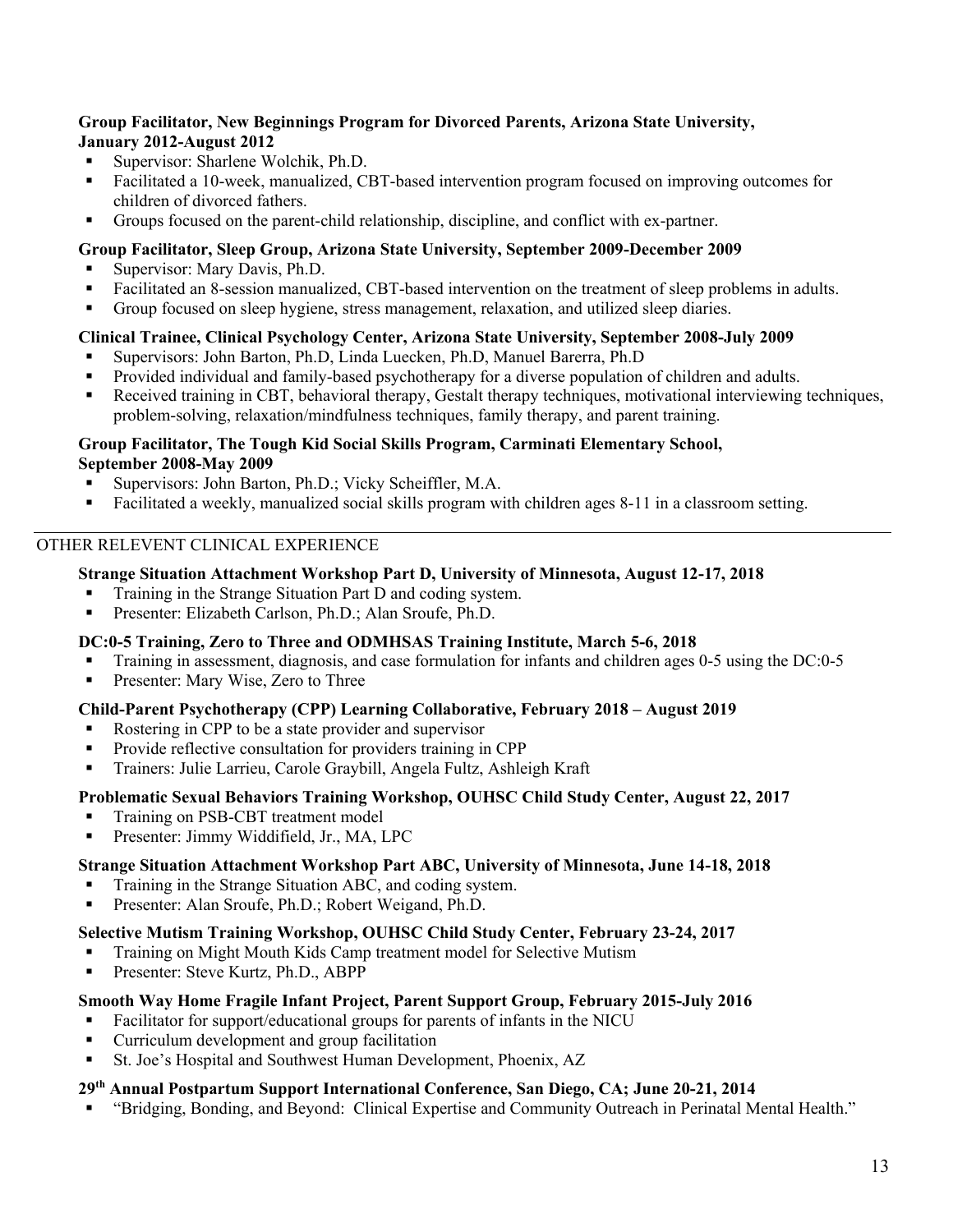### **Consultant to Arizona Department of Health Services, January-July 2015**

- Consulted as a "subject matter expert" on perinatal mood and anxiety disorders
- Online training course for home visitors and service providers serving perinatal women and families

#### **Infant Toddler Mental Health Coalition of Arizona Study Group, October 2014 – February 2015**

- Study Group Series (4 sessions): "Understanding and responding to difficult behavior in toddlers and preschoolage children"
- Presenters: Robert Weigand, MS, IMHE(IV); Barbara Weigand, MSW, IMHE(IV)

#### **Infant Toddler Mental Health Coalition of Arizona Workshop, December 5, 2014; January 30, 2015**

- "Uses and Misuses of Attachment Theory: Implications for Direct Practice with Young Children & Families"
- Presenters: Robert Weigand, MS, IMHE(IV); Barbara Weigand, MSW, IMHE(IV)

#### **27th Annual Postpartum Support International Conference with UNC Center for Women's Mood Disorders, UNC-Chapel Hill, June 20-21, 2014**

 "Creating Connections between Communities, Practitioners, and Science: Innovative Care for Perinatal Mood Disorders."

#### **Postpartum Support International Certificate Training, UNC-Chapel Hill, June 18-19, 2014**

- Perinatal Mood and Anxiety Disorders: Components of Care
- Skills for assessment and treatment of perinatal mood and anxiety disorders

#### **Resource Parent Curriculum Staff Facilitator, NCTSN and Center for Child and Family Health, January-August, 2014**

- "Caring for Children who have Experienced Trauma: A Resource Parent Curriculum"
- 8 session workshop for adoptive, foster, and kinship parents of children who have experienced trauma.
- Curriculum on trauma-informed parenting to support children's safety, permanency, and well-being.

# **Parent-Child Interaction Therapy (PCIT), Center for Child and Family Health, January-August, 2014**

Training and supervised therapeutic practice through PCIT of the Carolinas Learning Collaborative

#### **Newborn Individualized Developmental Care and Assessment Program (NIDCAP), Neonatology Department, WakeMed, August 2013-August 2014.**

 Educational and consultative support to NICU and special care nursery settings towards effective delivery of intensive, special care in a neurodevelopmentally supportive, individualized, and family-centered framework.

## **Interpersonal Therapy (IPT), UNC Women's Mood Disorder Clinic, August 2013-May 2014**

Didactic training and supervised therapeutic practice with Dr. Anna Brandon, Ph.D.

## **Infant Toddler Mental Health Coalition of Arizona Workshop, March 2012**

- "Understanding the Meaning of Children's Challenging Behaviors
- "Helping Children Cope with Anger and Aggression"
- Presenter: Genett Tomko, MSW, LCSW, IMH-E

## **Parent-Infant Psychotherapy, Good Fit Clinic, September 2011 – April 2013**

Didactic training and supervised therapeutic practice and reflective supervision with Lorenzo Azzi, Ph.D.

## **Perinatal Mood Disorders Training Workshop, April, 2010**

 Attended workshop sponsored by the Arizona Postpartum Wellness Coalition (APWC) on the symptoms, evaluation, and treatment of perinatal mood disorders.

#### **Residential Counselor, Germaine Lawrence School, Watertown, MA, January-May 2004**

- Daytime staff at residential treatment center for adolescent girls ages 10-14 years.
- Implemented behavior management techniques within a therapeutic milieu.